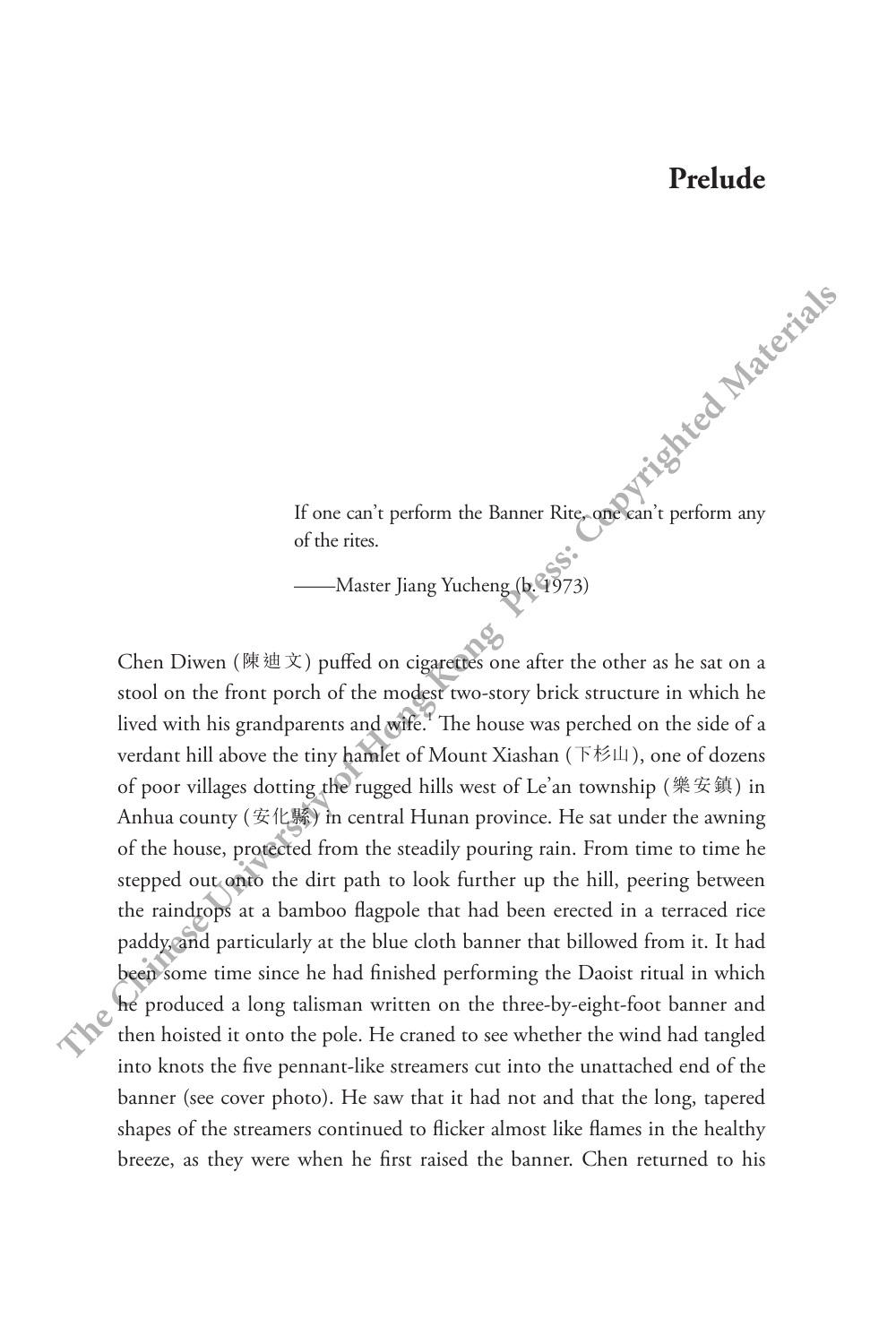stool on the porch and avoided eye contact with the dozens of masters, relatives, and villagers who were attending his ordination into the priesthood that day. Nervously, he continued smoking. The absence of knots in the pennants meant that the deity he had summoned during the ritual had not yet heeded his call.

Chen Diwen felt anxious for good reason. His ordination into the priesthood hinged on the deity's response. For the last four years, Chen had trained with a local master who was a member of the Daoist lineage that dominated the area. As an apprentice, Chen had assisted in the various rites officiated by ordained priests in that lineage. Finally, after his master had agreed he was ready to be ordained, Chen spent forty-nine straight days diligently memorizing and practicing the complicated summoning ritual, making sure he could properly inscribe on the banner the complex talisman the ritual is designed to produce. On that rainy day in February 2004, Chen Diwen performed the Banner Rite (to Summon) Sire Yin (Yingong fanfa 殷公旛法, the Banner Rite) as the first ritual of his own ordination *jiao.*<sup>2</sup> This performance was the first time he had officiated over a ritual in public. If he happened to be unsuccessful and the deity failed to descend from his celestial palace and use the wind to knot the summoning banner, the rest of the three-day ordination *jiao* would likely be aborted and Chen would not be ordained at that time. **The theoretic increase that the set of the set of the set of konstitute and the permanus mean that the deity be had summoned during the riund had not yet holded bis sell.<br>
Chen Diwen felt anxious for good reason. His ord** 

The masters in Chen Diwen's lineage recognize a deity called Celestial Lord Yin Jiao (Yin Jiao tianjun 殷郊天君), also known as Thunder General Yin Jiao (Yin Jiao leijiang 殷郊雷將) or Prime Marshal Yin Jiao (Yin Jiao yuanshuai 殷郊元帥), as the agent of their liturgical power. As in much of south China, masters in the region around Le'an township serve their local communities as liturgical specialists. Like many masters in Hunan, they consider themselves members of the broad Zhengyi ( $E^-$ , Orthodox Unity) tradition. They marry, live in homes rather than in temples, and often hold secular jobs in addition to minding their liturgical responsibilities. They are regularly hired by members of the community to perform an array of ritual services, including rites to thank the high gods for prosperity, funerary rites, and rites to protect bodies and households from demons that cause illness,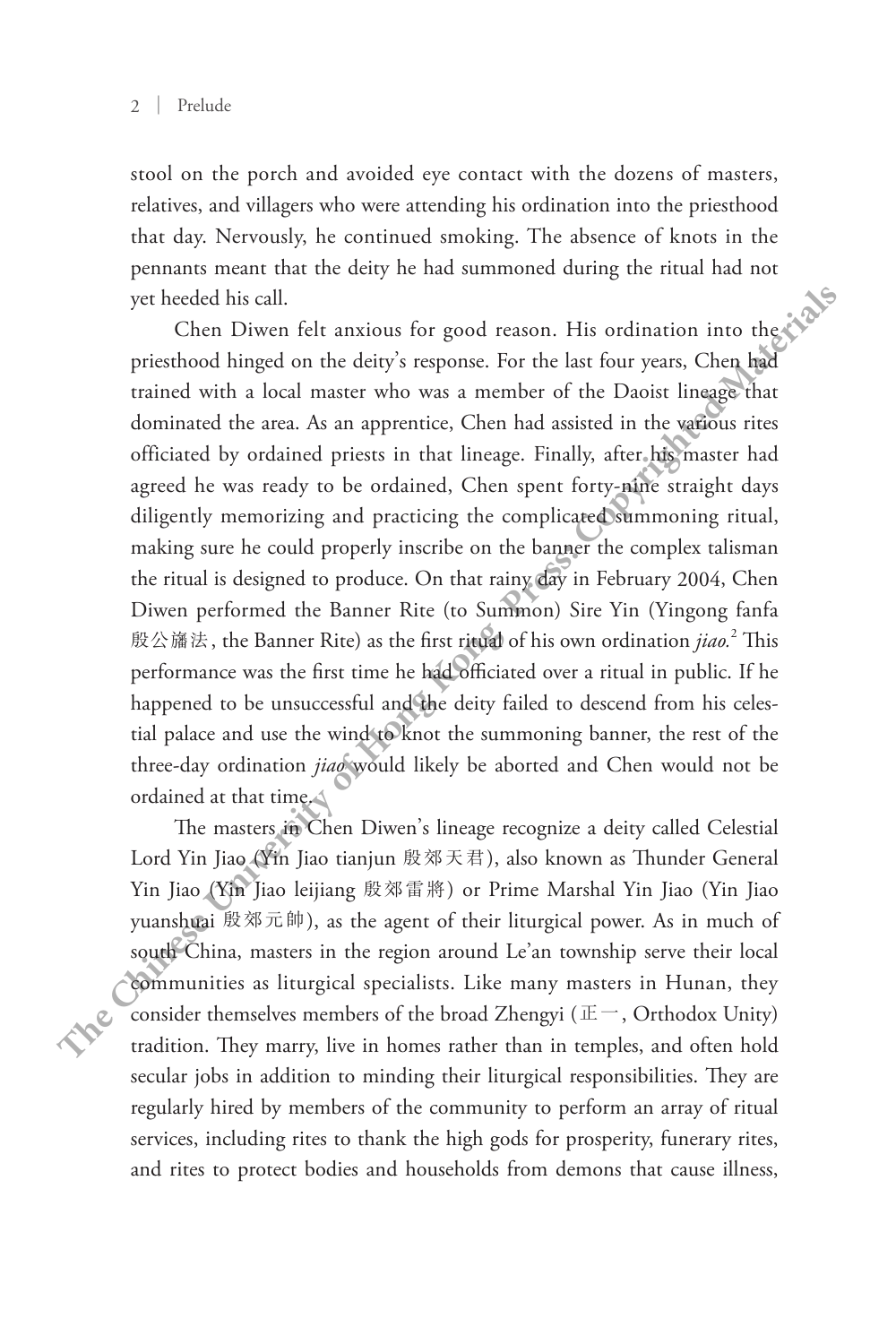economic misfortune, and agricultural irregularity. On occasion they are called on to heal bodies and households from demonic infiltration. Technically speaking, it is not the masters who drive demons away; it is Celestial Lord Yin and a host of other heavenly generals and their spirit armies who under the master's command during ritual—disperse, pacify, or sometimes even destroy disruptive demons and sprites.

The Banner Rite is the ritual way masters in Chen Diwen's lineage attempt to summon the powerful Yin Jiao and submit him to their will. An ordinand cannot be ordained a Daoist priest if he is unable to prove that he can properly perform the Banner Rite. A failed Banner Rite at ordination would signal that the ordinand could not secure General Yin's allegiance and thus could not direct the deity's exorcistic power to fulfill a ritual need. The young master's liturgical performances would lack efficacy, and no one in the community would spend their scant money to hire him. Even if the ordinand practiced the Banner Rite another forty-nine days and tried again, the pressure would be excruciating. A second failed attempt would certainly doom the budding master's reputation before his career even began. All these anxieties swirled in Chen Diwen as he sat chain-smoking and waiting for Marshal Yin to reply. **The Chine of Material Scheme and dependent of the search of the search of the search of the material and their spirit armies whomen under the maters command during trulament the maters is consisted with the Banner Rice is** 

This book begins with Chen Diwen's palpable anxiety surrounding the Banner Rite. It asks why his performance of the ritual was so intense. It is easy to see that the social condition surrounding the Banner Rite generated much of his concern. The community that would furnish his livelihood was watching, in inescapably empirical terms, whether he could muster enough divine power to merit hiring in the future. His performance of the Banner Rite was a de facto job application, his very aspiration to become a liturgical master was put to a public test.

This book, though, asks why Chen Diwen was so apprehensive from a different point of view. It asks whether anything in the liturgical workings of the Banner Rite itself contributed to his unease. To pose the question this way is really to ask how the Banner Rite works—or fails to work. How might the cosmological, theological, and anthropological assumptions ensconced in Chen Diwen's performance of the liturgy be animated to produce an efficacious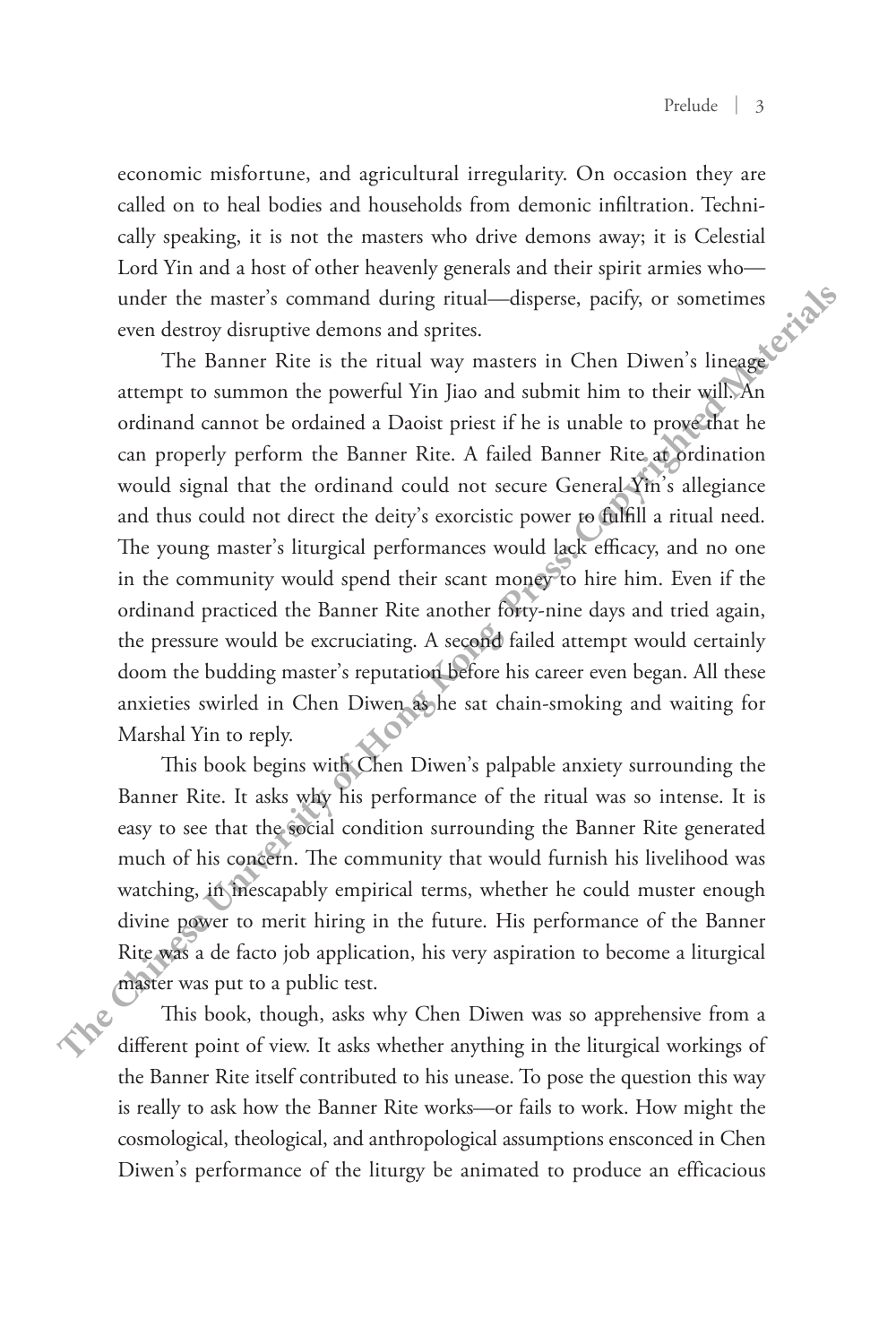or inefficacious result? In other words, what was going on within the world of the Banner Rite such that Chen might compel Yin Jiao to respond favorably—or not? What within the world of the ritual led Chen to agonize? These questions are different ways to frame a classic question in the phenomenology of religion: what is really going on inside a religious moment such that it is experienced in a certain way?

Answering the question posed this way requires a journey deep inside the world of the Banner Rite. Such a journey shows that Chen's apprehension about his performance of the ritual was in large part driven by concern for whether the ritual would accomplish its liturgical goal—successful communication between officiant and deity. Communication here implies a relationship between particular subjects. The Banner Rite is the ritual way that Chen Diwen the ordinand hoped to forge a relationship with his lineage's main martial deity, Yin Jiao, the supplier of his exorcistic power. Using complicated incantations, visualizations, ritual gestures, and inscriptions, Chen strove to convince Yin Jiao that the two should form an intimate bond. If successful, this bond would last for the rest of Chen's liturgical life. Whenever he would need exorcistic power, he would call on Yin Jiao. **These questions are different ways to frame and sixtuation in the phenomenology of redigions monetally going on inside a religious moment such that is really someonly that is really someonly that is a religious pointing t** 

But the relationship negotiated in the Banner Rite is far more complicated than one-to-one correspondence. Chen Diwen was not simply a lone ordinand trying to invoke a single deity in straightforward terms. Within the world of the Banner Rite, Chen operated within a web of relationships with divine figures. He was presented as the student of a long, winding lineage of deceased, deified masters who had ritually invoked Yin Jiao for as long as anyone could remember. The lineage has inherited that ritual knowledge from practices dating to at least the late twelfth or early thirteenth century. It is the prestige of the lineage and its maintenance of arcane ritual knowledge that allowed Chen to even dare to approach a deity as fierce as Yin Jiao. For his part, Yin Jiao also exists within a matrix of relationships. He is bound by ties of obligation to his celestial superior, a stellar deity called the Emperor of the North (Beidi 北帝), and to his master, a mysterious figure known as Shen the Realized One (Shen zhenren 申真人), a patriarch of Chen's lineage and the figure to whom Yin Jiao first swore allegiance.<sup>3</sup> Within the world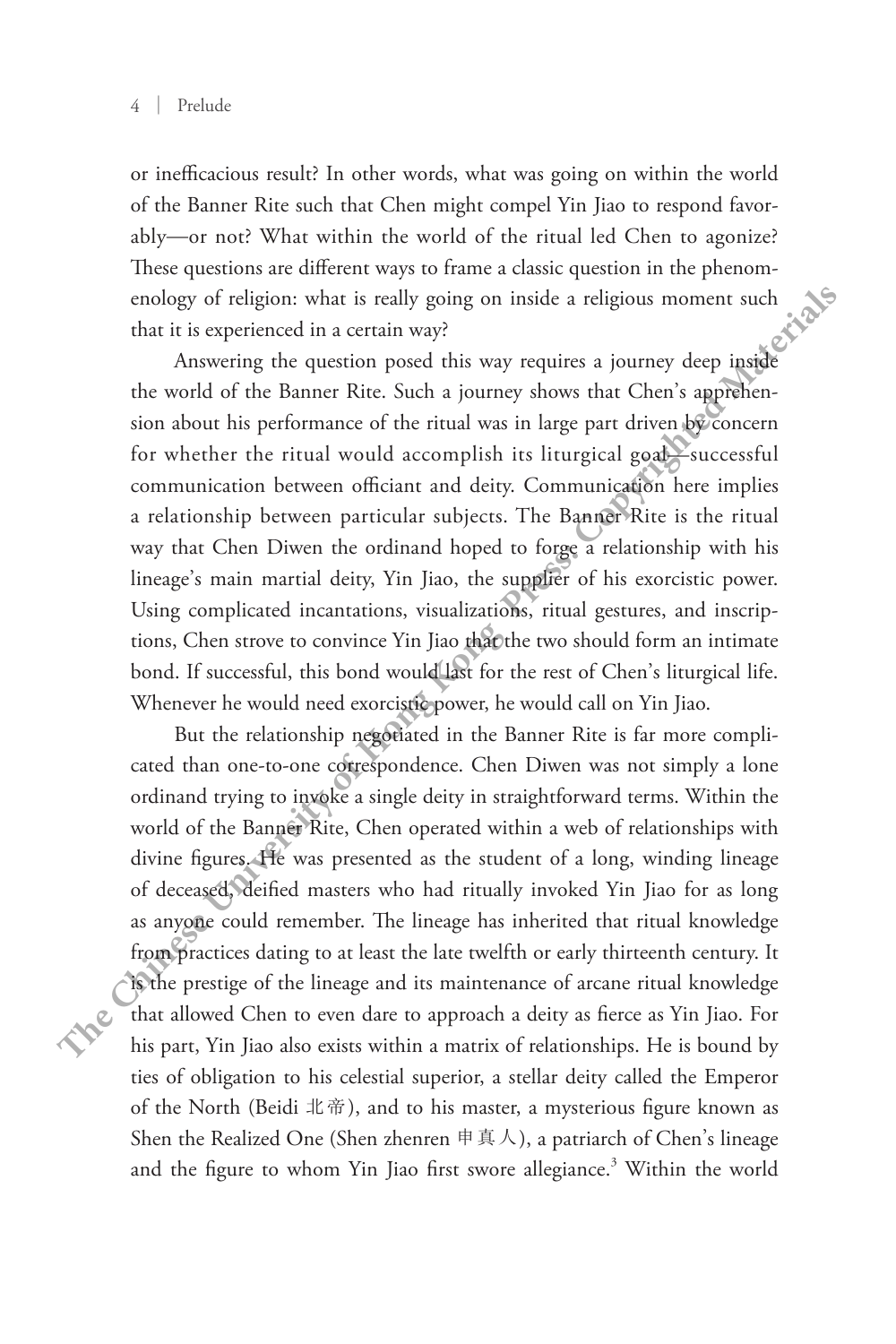of the Banner Rite, the ordinand Chen Diwen relied on ritual knowledge transmitted through his lineage that taught him how to elicit a response from Yin Jiao by entering into the thick web of divine relationships surrounding the god, and then relying on their authority to communicate his intentions<br>directly to Yin Jiao.<br>The Banner Rite directly to Yin Jiao.

## **The Banner Rite**

Since around 1990, when the local government liberalized official policies on religious expression in Le'an township and its environs, liturgical masters have been reviving ritual traditions suppressed by the Chinese Communist Party for the previous thirty-five years. Locals have slowly raised money to rebuild temples that were desecrated and looted by Red Guards during the Cultural Revolution (1966–1976). Young men like Chen Diwen have once again chosen to be ordained and to make their livings by serving the religious needs of their communities.

While working with Chen's lineage since the mid-2000s, including living with its masters for stints sometimes several months long, I have been struck by how much these masters ground their liturgical identity in their ability to perform the Banner Rite. This single ritual is the touchstone that signals the beginning of every ritual practitioner's transition from an apprentice under tutelage of a master to a full-fledged master capable of officiating over Daoist liturgies, exorcistic rites, and Buddhist funerals.<sup>4</sup> As in Chen Diwen's case, the Banner Rite must successfully be performed by an ordinand on the first day of his ordination *jiao* before the ordination can continue with confidence. An ordinand must publicly show the pantheon of gods and deceased masters of the lineage and his local community that he has mastered the Banner Rite, which is a display of the lineage's most guarded esoteric knowledge. That knowledge has been preserved and passed down the generations in an amalgam of textual and oral forms. The masters of the lineage regard their texts as their most precious heirlooms and make sure to copy them by hand every generation. Their texts are so esteemed that during the Cultural Revolution, when all forms of religious practice were harshly **The Banner Material Supervise Supervise Supervise in the second the pressent of the pressent of the god, and then relying on their authority to communicate his intentions directly to Yin Jiao.<br>
<b>The Banner Rite**<br>
Since a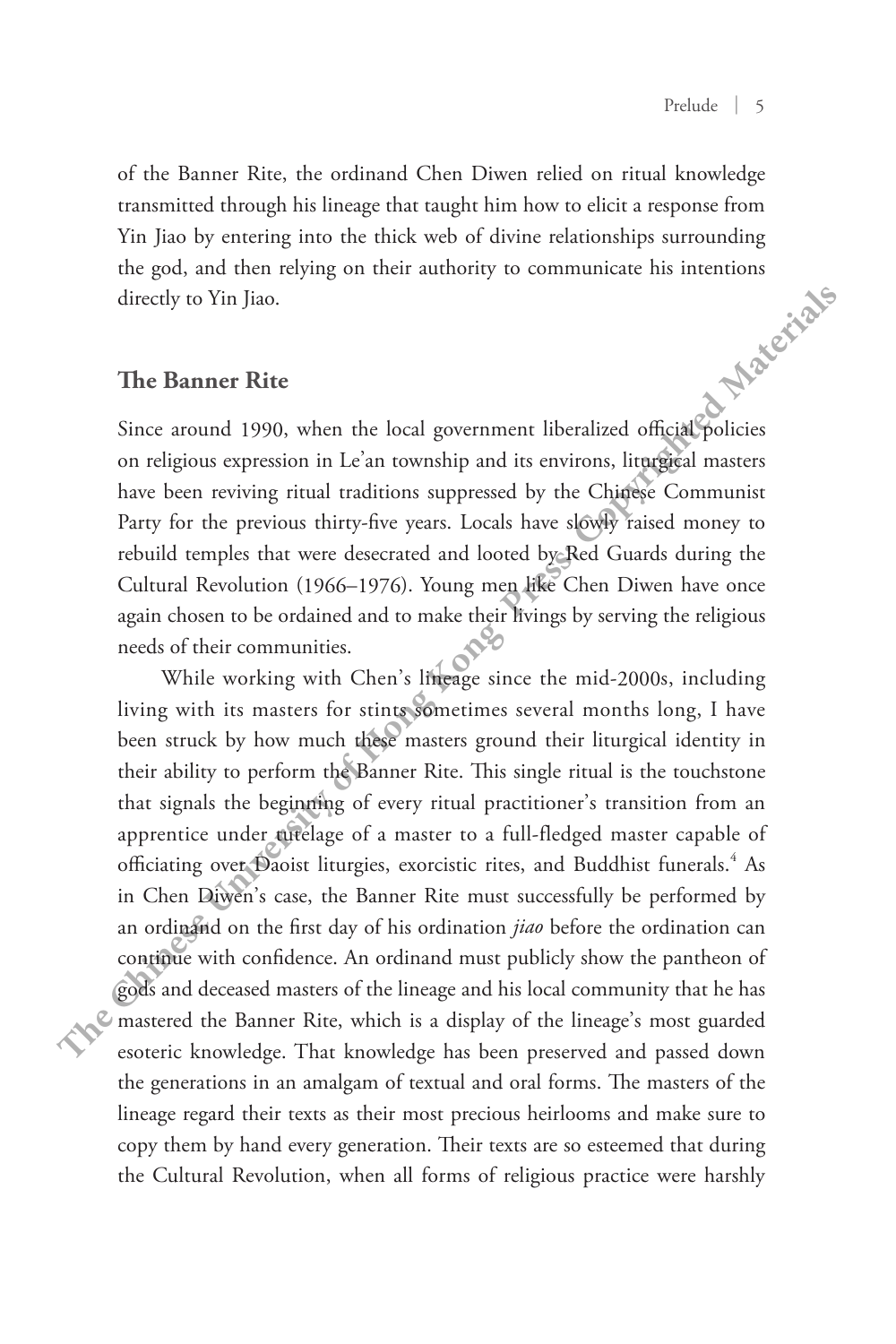persecuted, the masters surrendered scriptures singing praises of high gods to government officials who searched their residences for religious paraphernalia, but risked arrest and even imprisonment to conceal their ritual texts, chief among them the manual scripting the Banner Rite.

The Banner Rite is a kind of ritual repository for the lineage's most precious secret teachings. It performs the esoteric instructions (mizhi 秘旨)、 for wielding potent exorcistic power for apotropaic or therapeutic ends.<sup>5</sup> The masters of the lineage are very concerned with whether a ritual and a ritual officiant are *ling* 靈 or possess *lingqi* 靈氣—by which they mean ritual efficaciousness driven by "divine power" or "divinely powerful *qi.*" 6 In abstract terms, a ritual works if it supplies divine power potent enough to rearrange or change the movements of *qi* comprising the situation addressed by the ritual. A space or body clogged by static or stale *qi* cannot be healthy and prosperous. A ritual such as the Banner Rite is designed to prevent obstructions or unclog a space or body by bringing about an infusion of divine *qi.* These masters imagine both numinous power and unhealthy obstructions of *qi* in terms of subjects. Heavily armed, fierce martial deities literally embody divinely efficacious *qi* by warding off, shooing away, or on rare occasions even destroying demons or sprites that cause disease and misfortune. Chen Diwen and his masters have inherited from their long lineage a special relationship with one of these martial deities—Celestial Lord Yin Jiao. We shall see that Yin Jiao has sworn an oath to serve as martial functionary under the command of the masters of Chen's lineage. Yin Jiao and his spirit army, as well as other celestial generals and their heavenly forces who march under Yin's banner, are responsible for responding to the call of all masters recognized by the lineage. **Example 10 Chinese The Chinese Chinese Chinese Chinese Chinese Chinese Chinese Chinese Chinese Chinese Chinese Chinese Chinese Chinese Chinese Chinese Chinese Chinese Chinese C** 

The Banner Rite performed at an ordination *jiao* 醮 is the most comprehensive version of the ritual, the fullest invocation of the divine, exorcistic power embodied by Yin Jiao and his spirit forces. It requires about an hour and twenty minutes to perform and constitutes a kind of public test of an ordinand after several years of training. Its successful performance is the sine qua non of becoming a full-fledged master. At an ordination such as Chen Diwen's, the Banner Rite is the moment the ordinand forms an intimate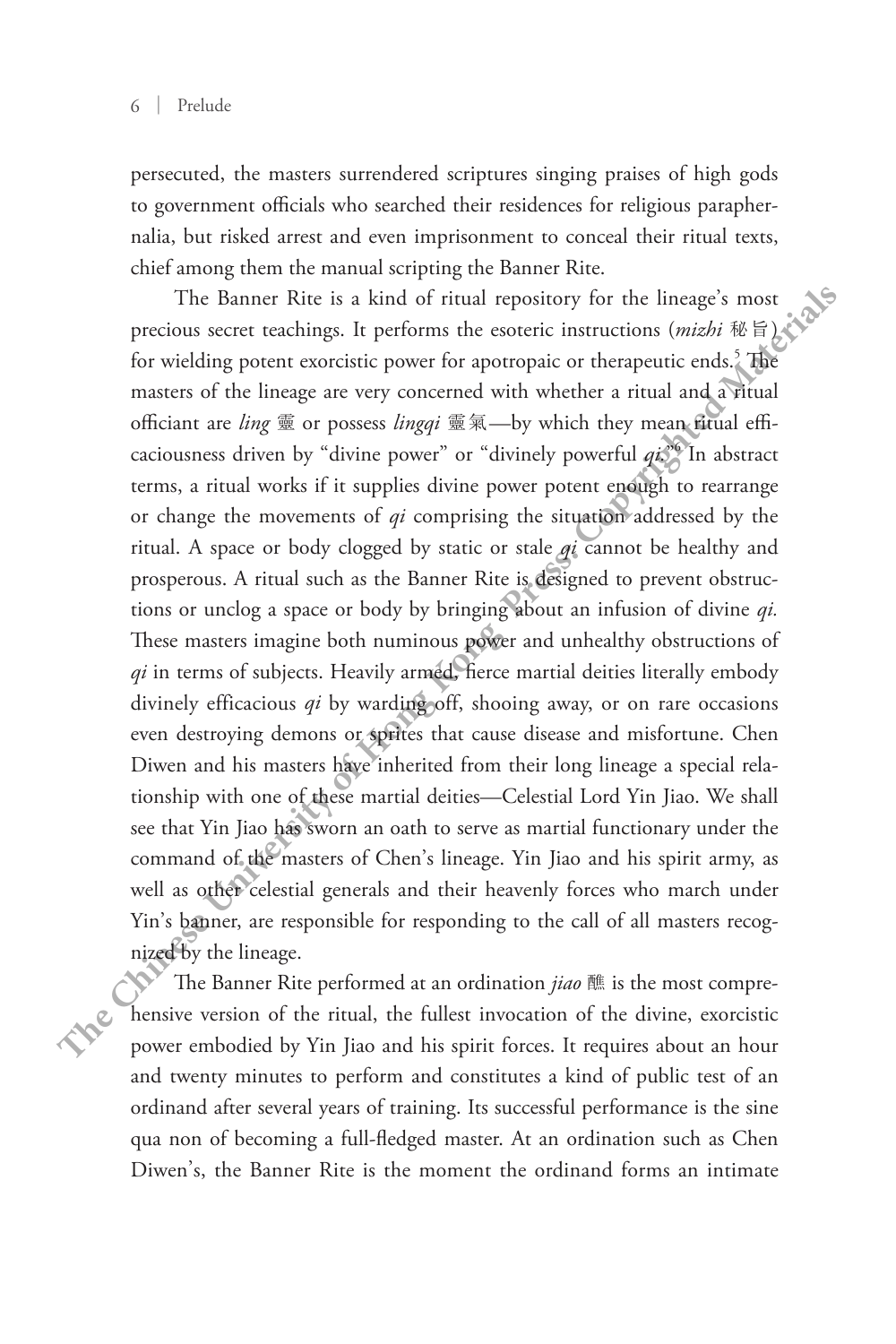relationship with the martial deity, which is what actually allows the master to direct the deity and his exorcistic power. If this initial relationship is not established, any subsequent ritual performance is considered impossible. The banner typically takes anywhere from an hour or so to a few days to knot. A longer wait time or a looser knot signals a less than enthusiastic response<br>from Yin Jiao. Inability to garner a response at all is tantaments from Yin Jiao. Inability to garner a response at all is tantamount to ritual impotency.

The Banner Rite can also be used for many purposes in different liturgical settings. It is performed on the first day of any large *jiao.* Yin Jiao and his minions are summoned to guard the perimeter of any altar space from the disruptive influences of demons and sprites, and to protect the spirit messengers who transmit written memorials and petitions prepared and dispatched by ritual officiants to the various celestial palaces of high gods on behalf of the community or household that sponsors the liturgy. They are also called upon to execute any exorcistic aim of the *jiao,* which might be to defend the community or household from economic strife, interpersonal tension, illness, or consequences of negative karmic action. Shortened versions of the Banner Rite constitute the liturgical heart of any apotropaic or therapeutic "minor rite" (*xiaofa* 小法). Yin Jiao and his forces safeguard individual households from any sort of calamity, often economic, and protect the bodies of its inhabitants—especially women (who are susceptible to complications during pregnancy and childbirth) and children (who are vulnerable to disease) from what might be demonic meddling. At times, Yin Jiao is charged with healing a household or person who has already been afflicted. **The Chinese Chine Chinese Schinese Chinese Schinese Schinese Schinese Schinese Schinese Schinese Schinese Schinese Schinese Schinese Schinese Schinese Schinese Schinese Schinese Schinese Schinese Schinese Schinese Schines** 

The masters of the lineage dare not breezily presume that their performance of the Banner Rite will in fact summon Yin Jiao and his forces. One need look no further than Chen Diwen's tense smoking to sense how serious this business is. Even seasoned masters are anxious each time they perform the Banner Rite on the first day of a *jiao.* Masters are wary of the possibility that they might mangle parts of the long and complicated ritual. They are also wary that Yin Jiao himself might, for whatever reason, choose not to respond. After all, despite having sworn an oath submitting his services to Chen's lineage centuries ago, Yin Jiao—like all martial deities—can be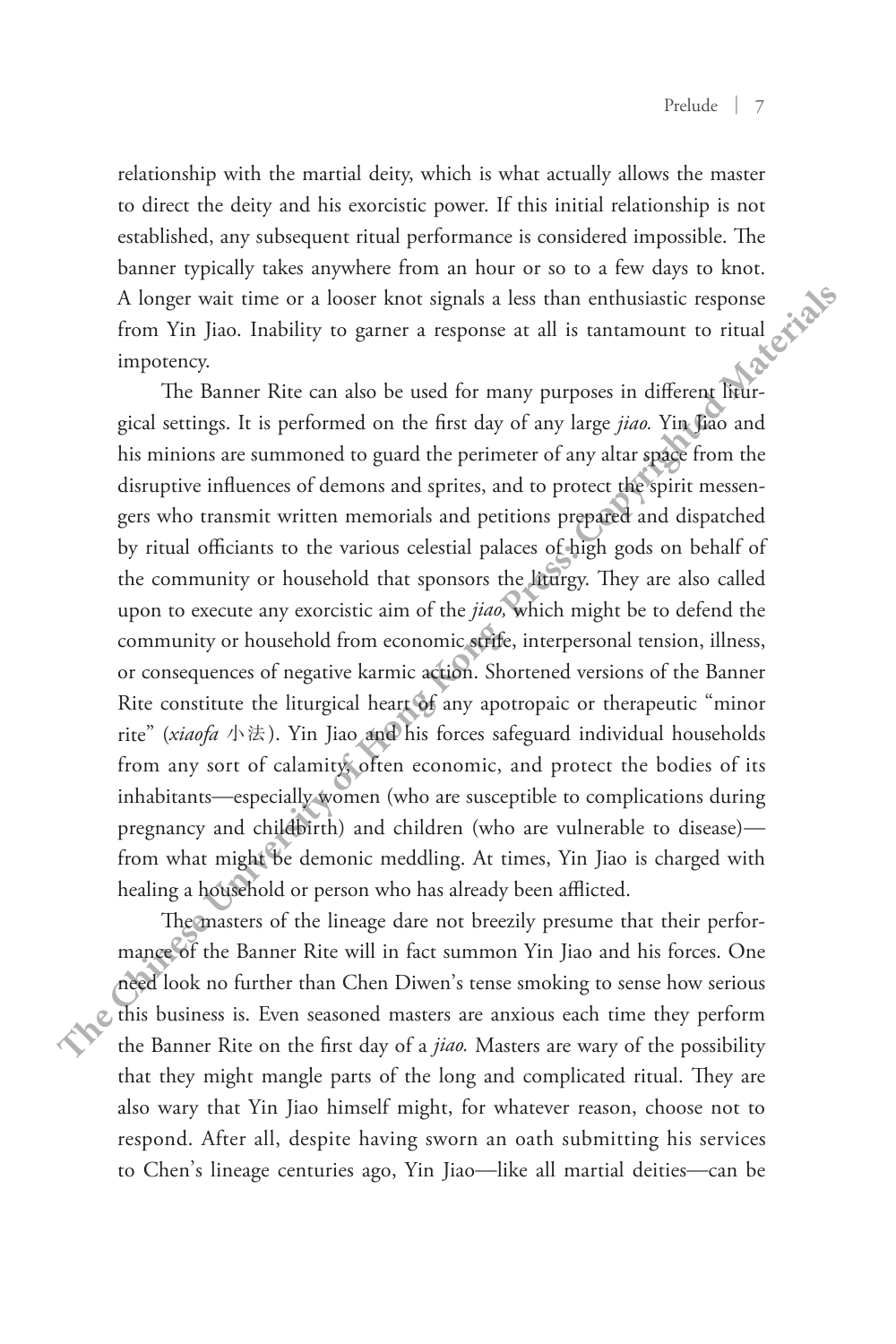frighteningly ferocious and obdurate. He is forceful enough to deal with intrusive demons but can also be fickle and capricious. Even a competent performance of the Banner Rite might end in failure. "After all," a master in the lineage notes, "Yin Jiao *is* a god, and he is a little bit unruly [*ye* 野]." This fear is magnified tenfold when the Banner Rite is performed publicly for the first time during an ordination.

The Banner Rite is a decidedly Daoist mode of ritual communication. What enables a mortal such as Chen Diwen to enter a web of divine relationships is successfully establishing a foundation for the communication. That foundation is ontological. By detailed visualizations and complex inner alchemical procedures, an officiant like Chen attempts to recover the divine core of his very self, which shares the same stuff, the same primordial *qi,* as the divine bodies of the Emperor of the North, Shen the Realized One, and Yin Jiao. It is that ontological identity that makes possible communication between a ritual officiant and specific deities.

Once a common ontological ground is established, an officiant like Chen Diwen can converse in the language of the gods. He can literally channel the primordial stuff of his body to express a kind of synesthetic language in a long talisman (*fu* 符) inscribed on the banner. Each utterance of the talisman is an emanation of primordial *qi* from the officiant's body into an amalgam of written graphs, verbal incantations, mental visualizations, and gestures. Such mingling of inscription, voice, mental imagery, and movement communicates with deities because they are infused with the primordial *qi* that ontologically connects the sender with the recipient. If rendered properly, the talismanic language penetrates (*tong* 通) Yin Jiao. He should be moved (*dong* 動) by its message. That message is an entreaty that Yin Jiao be respectful of the web of divine relationships in which he exists. He should abide by the command of his celestial superior the Emperor of the North, he should remember the oath of loyalty he pledged to his master Shen the Realized One, and he should heed his pledge to serve Shen's liturgical progeny—Chen Diwen's lineage of masters. Provided that Chen performs the entire ritual well, Yin Jiao should recognize his duty to his celestial superior, to his master, and to Chen's lineage and agree to serve the ordinand. **There** coefficient the same of the Banner Rite might end in failure. "After all," a master in the lineage notes, "Yin Jiao *b* a god, and he is a little bit unruly  $\{w \in \mathbb{R}\}^n$ ." This fear is magnific corollo when th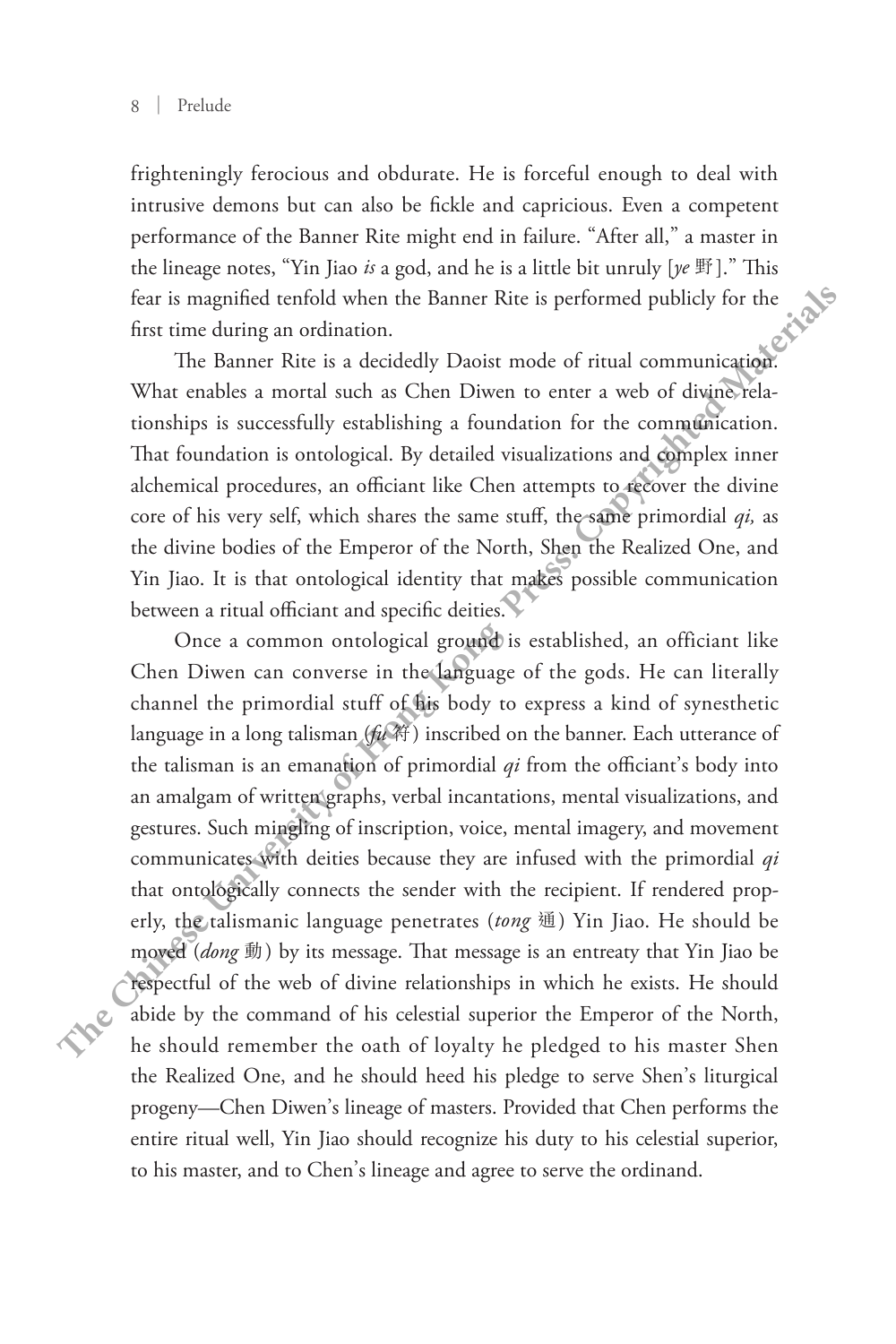The Banner Rite, then, is a sophisticated mode of ritual communication between an officiant such as Chen Diwen and the martial deity Yin Jiao, which mobilizes a web of gods to compel Yin to take up his dutiful position and serve as Chen's exorcistic functionary. This book unpacks this thesis by telling the stories of the two main interlocutors in the ritual—Chen Diwen the ordinand and Yin Jiao the martial deity—and then by drawing out the cosmological, theological, and anthropological concepts animating Chen's inaugural performance of the Banner Rite on that day in 2004. In the spirit of phenomenology of religion, the book articulates what is really going on inside the Banner Rite in Daoist terms. Those are the terms in which Chen Diwen experienced intense anxiety as he sat on his porch after his performance of the Banner Rite.

## **Ritual, Relationship, and Communication between Subjects**

The historian of religion Lawrence Sullivan notes that every ritual is itself a theory of ritual writ large—that is, the symbols of any given ritual, strung together in a particular way in performed action, give a subtle accounting of the nature of ritual.<sup>7</sup> This book demonstrates that the particular theory running through the Banner Rite is that ritual performance itself is first and foremost communication. The interlocutors of that communication are both human and divine subjects thick with their own histories, formative relationships, and ability to participate in the ritual activity in a more or less engaged way—or not to participate at all. The Banner Rite is through and through informed by this notion of ritual, which has in large part come down to it from strands of practice and theory within the great liturgical movements of the Song and Yuan dynasties (960–1368). The masters in Chen Diwen's lineage who perform the Banner Rite today interpret the rite with this notion of ritual in mind. **The Chinese University of Hong Kong Press: Copyrighted Materials**

> The idea that ritual is a mode of communication between human and divine subjects has not been at the fore of the classic scholarship on Daoist ritual that informs this book. Kristofer Schipper famously looks at Daoist ritual as a "liturgical structure" or "liturgical framework" that organizes the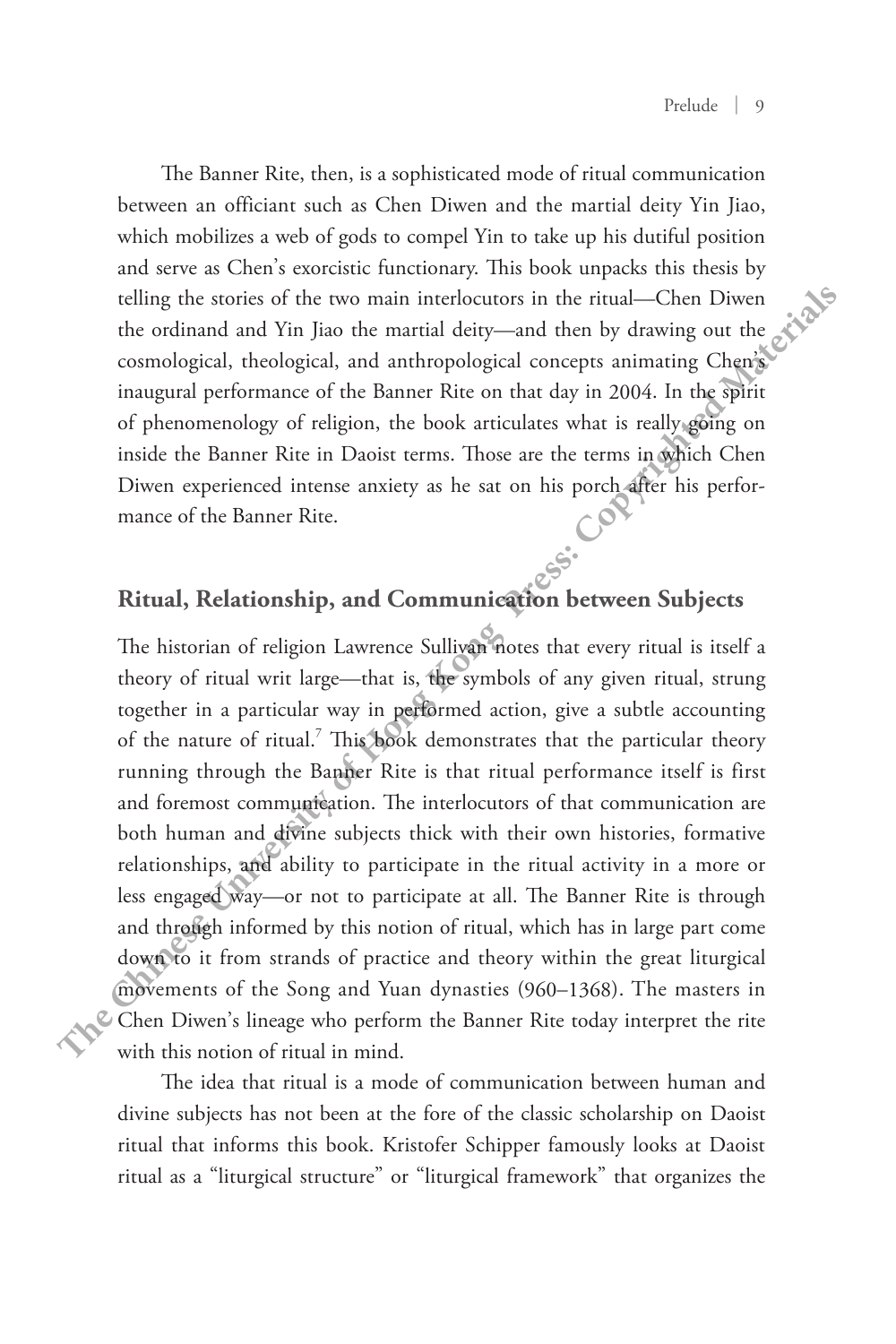daily life of local Chinese communities and integrates individuals within them. "The liturgical tradition of Taoism is first of all a great structuring system ( $fa \nLeftrightarrow$ ) which pursues the autonomy of the social body. The integration of individuals into this body is achieved through ritual (*ke* 科)." 8 Daoist liturgies performed at the major markers of an individual's life birth, puberty, marriage, death—as well as at public events—new year celebrations, thanksgivings for divine blessings—give shape to the rhythm of local communal life. Partaking in those performances, administered by local "Dignitaries of the Dao" (Daoist priests, *daoshi* 道士), literally incorporates individuals into that "social body," which is itself imagined as a part of the great cosmic body composed of primordial energies from the source of all things, the Dao. The liturgies that have comprised a more or less continuous "practice of the Dao" for two millennia have given shape to the religious and political workings of "non-official China" beyond the control of the state. For Schipper, what is important about ritual is that it provides remarkably durable form or pattern to social life on the ground, and that that local social life stubbornly resists top-down shaping by the state. **Example 1** and the state of the state of the state of the state of the state of the state of the state of the state of the interpretation of individuals into this body is achieved through ritual (*ke* <sup>8</sup>A).<sup>36</sup> Dooit T

Schipper looks so intently at the formal aspects of Daoist ritual that he regards the doing of ritual, not discursive interpretations of that doing, as the very core of ritual:

When investigating the meaning of Daoist ritual, it soon becomes clear that there is no general value system, but a number of different and overlapping ones. They no doubt reflect different stages and moments in the continuous quest for meaning, and periodically renewed adjustments or additions made to cope with the preoccupations of the times. At the same time, the core of the ritual is preserved. Transformations in meaning do not touch such fundamental ritual actions as singing, the burning of incense and the oblation of sacred, if often unintelligible, writings. It is around these nuclear

It is not only the forms, or doing, of ritual action—singing, burning incense, burning liturgical documents like talismans, to name a few—that have endured during the long history of Daoist practice, it is the structure of those forms of doing—the way they are arranged vis-à-vis one another in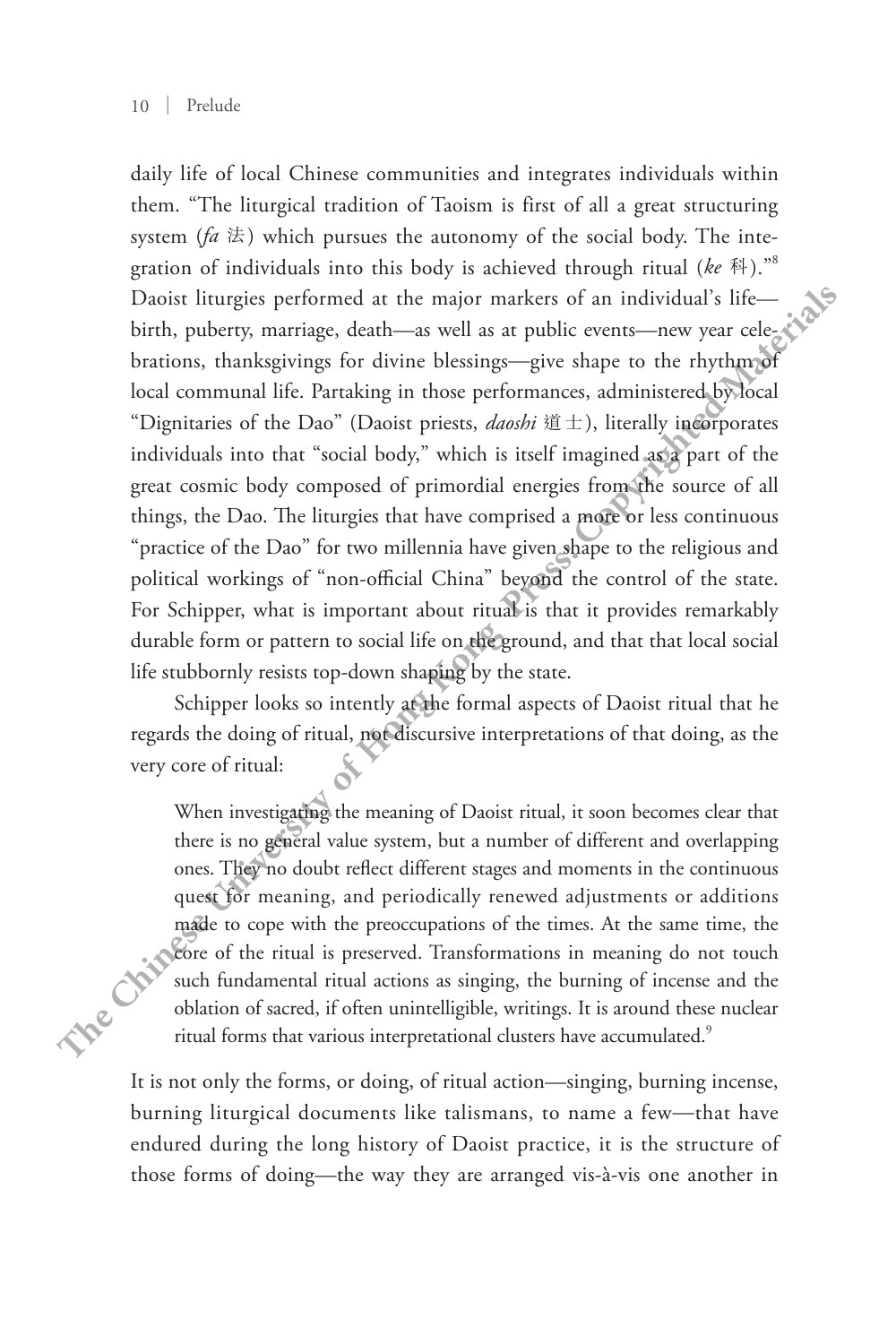the sequence of performance—that has persisted. This attention to structure compels Schipper to map out discrete forms of doing into an order or syntax that composes a larger formal set. Discrete "rites" (*fa*) are ordered in a certain way to compose "rituals" (*yi* 儀), and rituals are ordered in a certain way to compose "services" (*hui* 會, *ke*), such as "retreats" (*zhai* 齋) and "sacrifices" (*jiao*). The order of each set is logically similar, which creates a nested symmetry of ritual action that has been remarkably durable. Onto that "formal" structure of ritual syntax practitioners have grafted discursive meanings, which are multiple because they have changed with the vicissitudes of time and place. For Schipper, what Daoist liturgists do and the order in which they do it—rather than what they say about what they do—is the core of Daoist ritual seemingly impervious to major change.<sup>10</sup> **The straigable of the set of Daoi and reduced to the set of the set of the set of the streage in the streage in the streage of the set of the set of the set of the set of the set of the set of the set of the set of the s** 

If what is important about ritual is the impact on local society by its performance, and especially the order or syntax of its performance, rather than its interpretation, then the participants in ritual matter for the roles they play in that performance. Noticing that during festivals in Taiwan Daoists often put on plays with string dolls on outdoor stages set up in front of temples, Schipper likens liturgical officiants to puppeteers, and both gods and mediums to puppets.

The structure that governs the relation between puppet master and puppet between the one hidden in the shadows who pulls the strings and the other who occupies center stage and, while the show lasts, holds the attention of the audience—is the same structure found in the relation between masters and mediums, men and gods. The gods are puppets. . . . In this game, men play with the gods, and the temple becomes a great dollhouse.<sup>11</sup>

In Taiwan, barefoot ritual masters (*fashi* 法師)—colloquially called "red heads" (*hongtou* 紅頭) for the color of their ritual headgear—perform rites in the vernacular language in which they communicate with various deities or deceased ancestors through mediums. Mediums go into trance, become possessed by specific spirits, and then speak in the spirit's voice or inscribe the spirit's intentions through spirit-writing. The medium is an instrument of the master's power, a tool by which the master communes with otherworldly beings. In addition, just as the barefoot master controls the medium, so does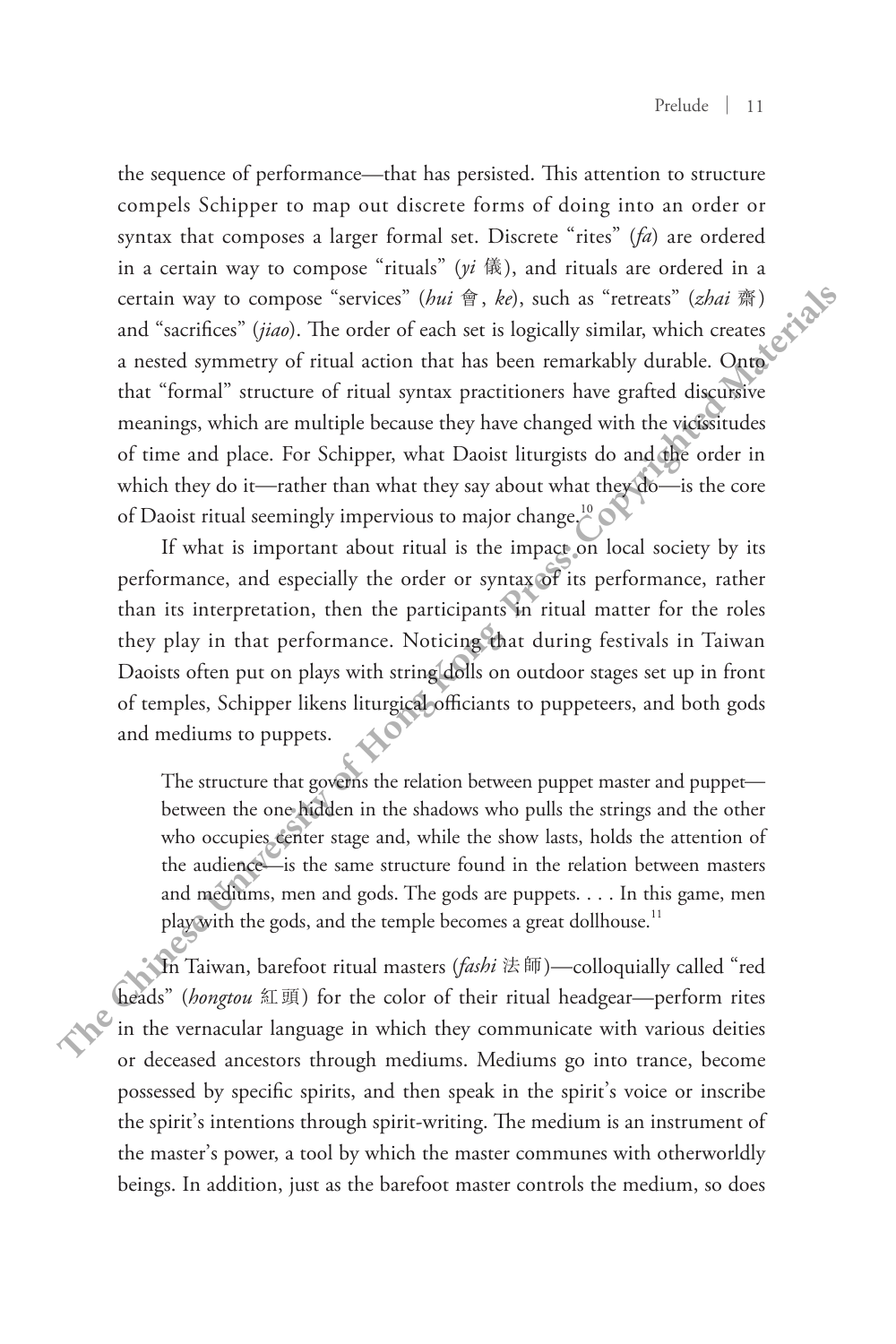he hold sway over various spirits. Upon ordination, a ritual master makes a covenant with each of the gods, expressed in a sealed ordination document, in which the deity promises protection and aid. The covenant affords the master remarkable power to summon to the vessel of the medium each of the spirits of the pantheon, from lofty deities to lowly demons and orphan souls. The master knows the secret names of those spirits and how to write them in the mysterious language inscribed on talismans. He knows their legends and hails them by reciting vernacular verses alluding to their histories. Spirits are sure to respond. "In spite of respectful words, the summons is real. A law requiring the gods to obey the master is the result of an agreement between the master and the gods [upon the master's ordination]: those who obey will be promoted and honored, the others will be persecuted. They are thus forced to manifest themselves in the medium or the puppet, or to reveal themselves through inspired writing."<sup>12</sup> Higher deities are bound by cosmic law to work for the benefit of mankind, and lower spirits obey masters in their bid to ascend the ladder of merit that leads to a desirable position in the heavens. **There is the set of the properties of Chinese Chinese Chinese Chinese Chinese Chine Chinese Chine Chine Chine Chine Chine Chine Chine Chine Chine Chine Chine Chine Chi** 

Likewise, Schipper argues that Daoist priests (*daoshi*)—those who perform rites in the classical language and, he insists, are direct descendants of the early Celestial Master (Tianshidao 天師道) movement of the second century CE—occupy the role of master over certain deities. During his ordination, a Daoist is conferred a list of functionary deities with whom he has a "personal relationship." They accompany him wherever he goes and protect his body and his ritual performances from demonic attack. Schipper classifies these deities as members of the popular pantheon. Unlike the highest deities, who are hypostases of the Dao and so are regarded as properly "Daoist" gods, popular deities were once lowly, even demonic, spirits who are working their way up the cosmic hierarchy. "These popular gods entered the covenant in order that they might progress in the merit system of the *ke* (liturgy). The *daoshi* is their master and, thanks to his liturgy, the gods may 'pass' (*du* 度). Any of their actions favorable to mankind are duly recorded so that they may gradually transcend their demoniacal identity." 13 For Schipper, the familiar relation between the barefoot ritual master and his medium, between the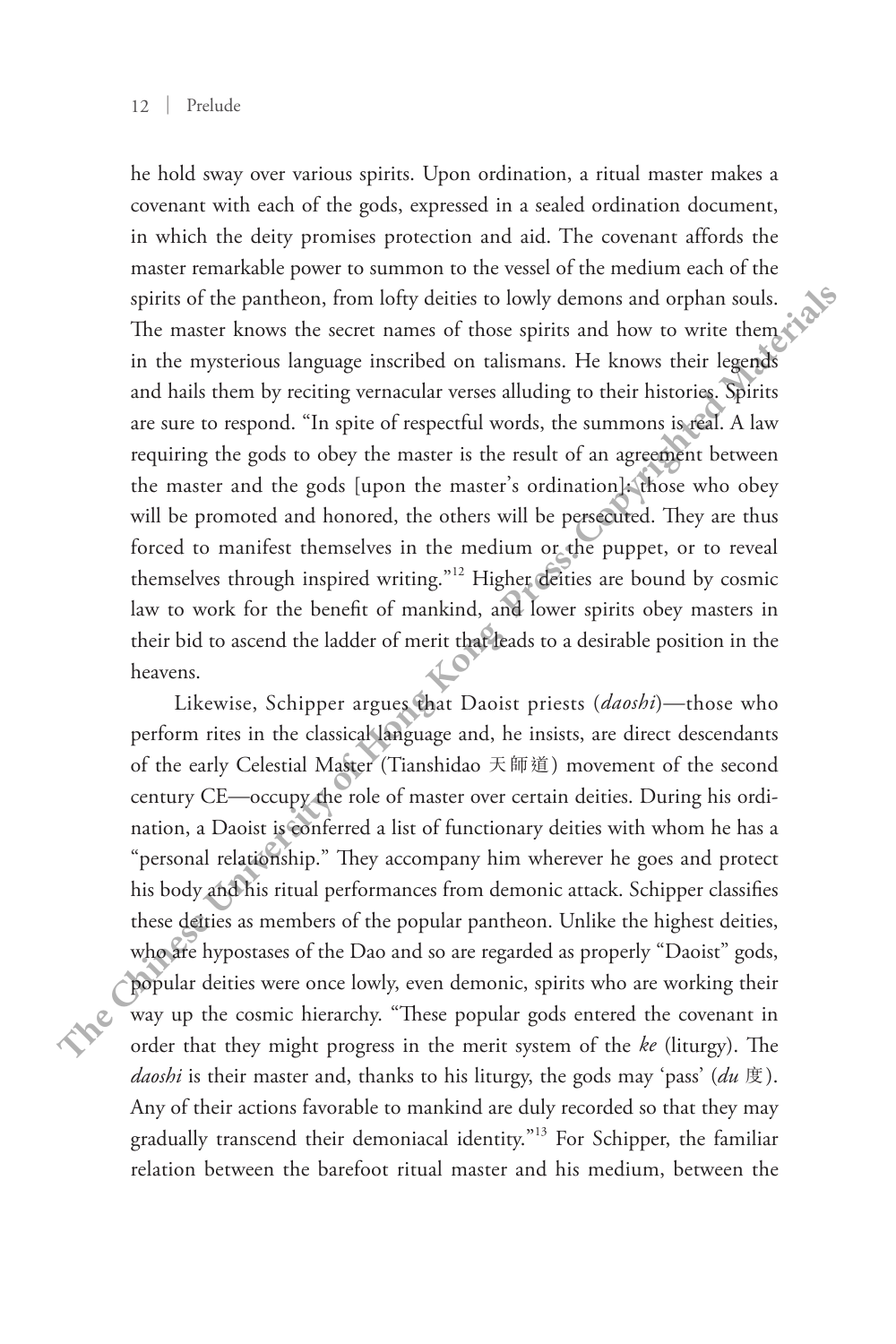barefoot ritual master and his spirits, applies here. The Daoist priest is the puppeteer and the deities conferred to him are his puppets. Deities must respond to the summons and directives of the Daoist master.

Schipper's influential ideas about ritual help us get at part of the theory of ritual assumed by the Banner Rite and its liturgists. Ritual is indeed about communication between masters and deities, especially functionary deities such as Yin Jiao with whom the master has a personal relationship struck during ordination. Masters do indeed hail those deities by calling their secret names or writing them out in talismanic language, and by regaling deities by alluding to narratives about their histories. Yet, the Banner Rite insists that the relationship between master and martial deity is more complicated and interesting than that between a puppeteer and his puppet. Although obligated to serve a master, a martial deity is both fearsome and fickle. That he can refuse—and at times does refuse—to obey his obligation is why ordinands such as Chen Diwen are so anxious about whether the ritual succeeds. The master cannot force his functionary deity to respond to his summons, despite divine laws or statutes commanding compliance. For this reason, the master communicates with a host of other deities, who themselves have influence on his functionary, to convince and even coerce the capricious deity to comply. For Schipper, the master and deity are flat characters in a ritual play with an inevitable outcome; they are functions of a virtually unchanging "liturgical structure." But the Banner Rite insists that both master and deity are active participants in an encounter with an uncertain ending, and each uses the symbolic language of the ritual to influence how the ending comes about. **The presentation of the Bannel Rive in the summons and directives of the Daois master.<br>
Schipper's influential ideas about riual help us get at part of the theory<br>
of ritual assumed by the Bannel Rive and its littingsts.** 

In an incisive critique of Schipper's position that ritual ought to be understood as purely formal syntax vacant of discursive meaning, Poul Andersen argues that ritual has meaning in a relational sense. Ritual means something to someone in a certain context within a larger life world.14 In other words, ritual involves subjects. By the term "subject," I mean those who have a history, articulable in narrative, in which they are formed by means of relationships with others. Subjects actively participate in endeavors like ritual in such a way that their participation is particular to them in their contexts within a larger life world.<sup>15</sup> Many subjects are involved in a ritual such as the